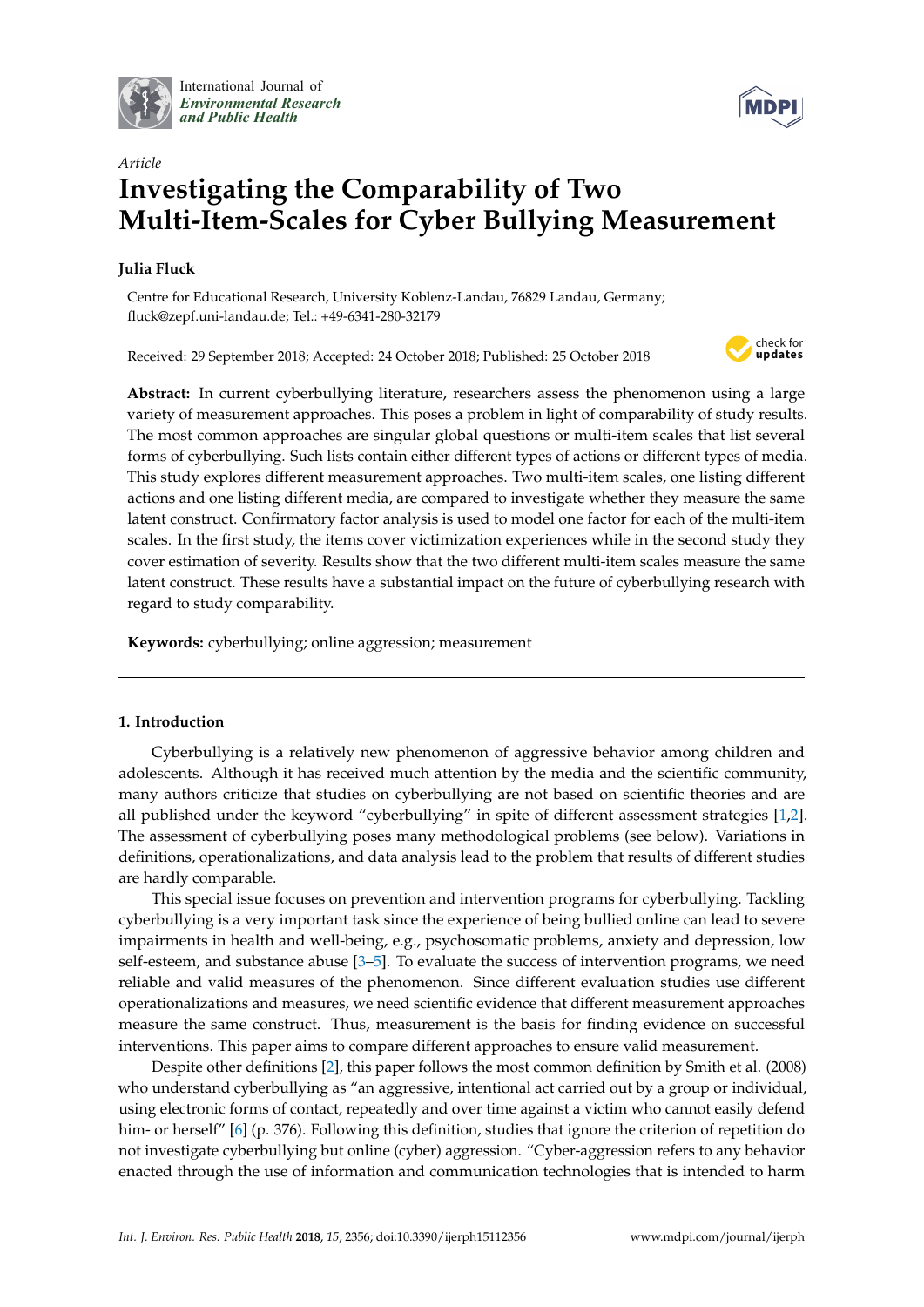another person(s) that the target person(s) wants to avoid" [\[7\]](#page-7-5) (p. 305). Therefore, cyberbullying is a subset of online aggression that seems to happen less often.

Beside variations in the defining criteria, which result in different operationalizations, questionnaires vary in other aspects that have been proven to lead to different prevalence rates [\[8\]](#page-7-6). In addition to the effect on prevalence rates, those differences in operationalization also lead to diverging correlations with other variables, such as age, gender, and personality [\[9\]](#page-7-7). Corcoran and colleagues [\[10\]](#page-7-8) go as far as stating that different studies on cyberbullying do not even measure the same construct due to differences in operationalization. Those differences concern the following aspects:

- Time frame: The length of the period that subjects are asked to consider has an effect on prevalence. Time frames vary from asking about incidents within the last two months to "ever" [\[8\]](#page-7-6).
- Cut-off values/frequency: This criterion defines how many attacks a person must experience in order to be considered a victim of cyberbullying. A commonly used criterion is being subject to peer aggression online at least once a week [\[6\]](#page-7-4). However, some authors ignore the definition element of repetition and already diagnose cyberbullying when someone has been attacked only once, which is not cyberbullying but online aggression [\[11\]](#page-7-9). Mixing up these two phenomena is a big problem in cyberbullying research and leads to artificial effects on prevalence rates of between 4% and 72%, depending on the study [\[12\]](#page-7-10).
- Choice of wording: Prevalence rates drop when the word "bullying" is explicitly used in an item [\[13\]](#page-7-11). This is probably a result of people trying to avoid labeling themselves as a victim [\[14\]](#page-7-12).
- Measurement strategy: Cyberbullying can be measured directly by asking a singular global question (e.g., "Are you being bullied?") or by presenting a list of items for different forms of cyberbullying (multi-item scales) [\[1\]](#page-7-0). Studies have shown that the two approaches do not lead to the same number of persons identified as bullies or victims, even though correlations between both approaches are high [\[15–](#page-7-13)[17\]](#page-8-0).

For any aspect mentioned above, there is no "right" or "wrong" way of measuring—the adequate strategy depends on the research question. Global questions give information about the subjective perception of a person as a victim, whereas behavior-based multi-item scales try to find out the exact number of incidents.

This paper focuses on multi-item scales and how they relate to each other. A broad variety of multi-item scales can be found in cyberbullying literature [\[18\]](#page-8-1). A review of 61 studies found 44 different measurement approaches [\[19\]](#page-8-2). Very few studies report data about the reliability or validity of the used instruments so that the quality of measurement cannot be determined [\[20\]](#page-8-3).

Usually, multi-item scales are based on a specific classification of cyberbullying forms where each form is measured by at least one item. The most commonly used classification approaches in current studies list either different types of actions [\[21,](#page-8-4)[22\]](#page-8-5) or different types of media [\[23–](#page-8-6)[25\]](#page-8-7). Taxonomies of media (TOM) distinguish virtual attacks by different types of communication: text messages, e-mails, calls, chats, instant messages, and websites [\[6\]](#page-7-4). Taxonomies of actions (TOA) list several types of aggressive behavior in virtual contexts. The taxonomy by Willard (2007) [\[26\]](#page-8-8) contains the following four forms, which are consistent with the definition of cyberbullying: Harassment is the direct sending of hurtful, offensive, or threatening messages from bully to victim whereas denigration stands for the public humiliation of victims by posting offensive, ridiculing, or other derogatory material. Spreading private messages or pictures/videos that were not meant for the public, against the will of the victim, is called outing/trickery. Exclusion means leaving the victim out of group activities, such as chats, online games, forums, etc.

Taxonomies of actions and taxonomies of media both claim to measure cyberbullying. Studies usually choose one of the two approaches, but none use both multi-item scales. This makes it impossible to compare the results of different studies. Assuming that both courses of action measure the same phenomenon, all studies are listed under the keyword "cyberbullying". However, this assumption has not been subject to any empirical investigation yet, although there is a strong need to find proof for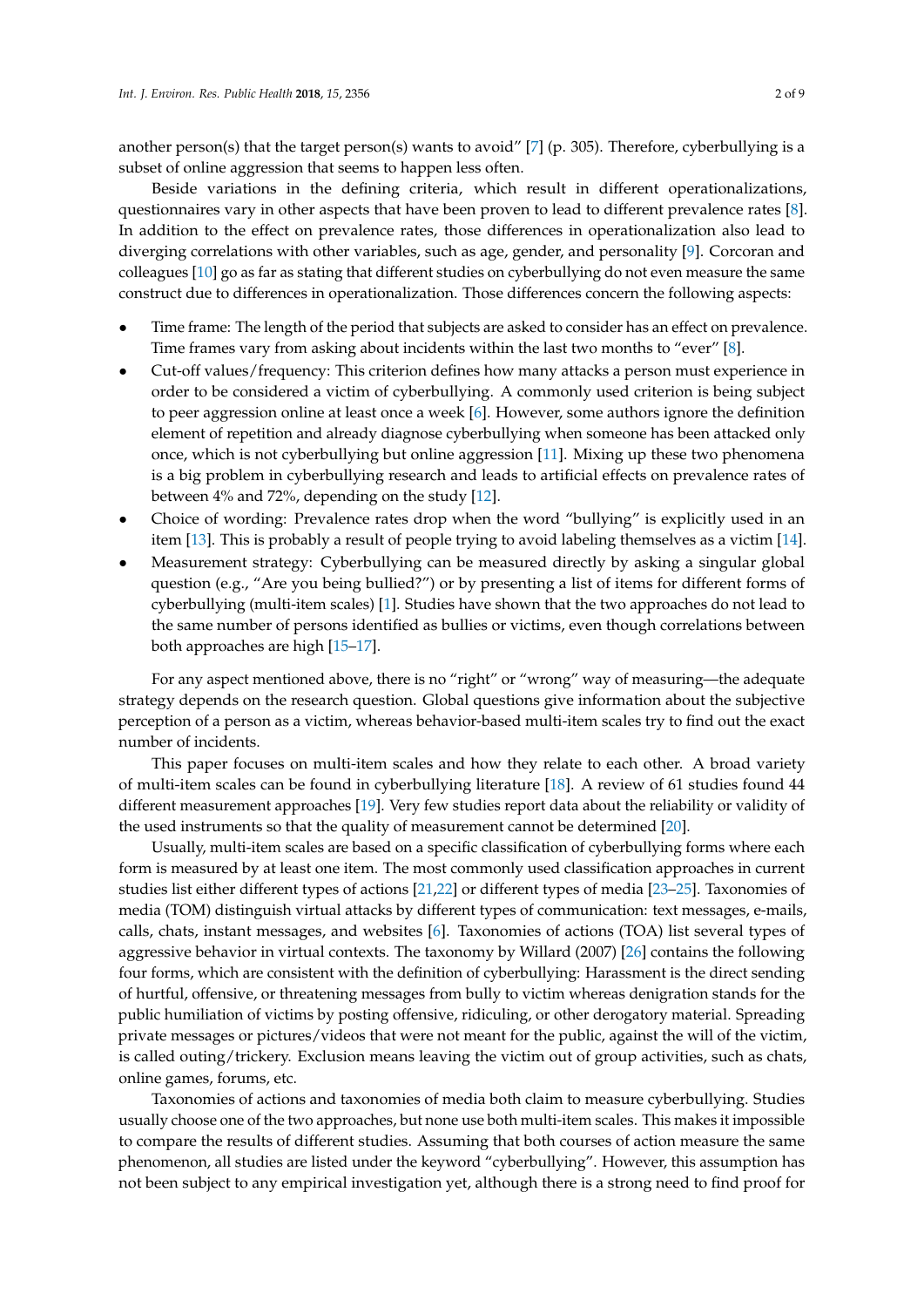it [\[10\]](#page-7-8). The aim of this study is to find out how multi-item scales based on taxonomies of media and based on taxonomies of actions relate to each other and whether they measure the same latent construct.

#### **2. Materials and Methods**

In two different empirical studies, teachers in training provided information about bullying and cyberbullying. They informed the students about the definitions of bullying and cyberbullying and about the consequences of victimization, thus pointing out the importance of tackling the problem. After the information session, which was not an intervention, students anonymously filled in questionnaires. As almost all students were under age, the parents received an information form about content and purpose of the study in advance. Their consent was required for the students to participate. If required, the results were communicated to the school administrators in order to get an idea of the extent of cyberbullying problems in their school.

Students from five secondary schools in Germany took part in the first study. *n* = 578 participants filled in the questionnaire. Of these students, 54% were male and 44% were female (2% did not answer the item). The age ranged from 11 to 18 years ( $M = 14.71$  years,  $SD = 1.32$ ).  $n = 488$  students from three German secondary schools took part in the second study. Of these students, 60.9% were male and 44% were female (one person did not answer the item). The age ranged from 12 to 17 years (*M* = 14.86 years,  $SD = 1.12$ .

In study 1, the participants filled in a questionnaire that among others contained a global question and two multi-item scales to measure the frequency of experiences with cyberbullying. The scale for the TOA taxonomy contained one item each for harassment ("How often did it occur during the last year that someone sent you threatening, insulting, or other discomforting messages on the internet or on your cell phone?"), denigration ("(...) that someone spread rumors or insults about you throughout the internet or on other peoples' cell phones?"), outing and trickery ("(...) that someone passed on private e-mails, chat messages, or pictures of you, in order to expose you?"), and exclusion ("(...) that your classmates excluded you from chats or online games?"). The answer format was a five-point Likert scale ranging from "never" to "several times a week." The scale for the TOM taxonomy used the same answering format and contained items for the following six types of communication: text messages, e-mails, calls, chats, instant messages, and websites ("How often did it occur during the last year that you were attacked, insulted, threatened, exposed, or excluded via the following media . . . )".

To answer the research question, a confirmatory factor analysis in Mplus (version 6.1, Muthen & Muthen, Los Angeles, CA, USA) was used to model the latent constructs that the TOA and the TOM are measuring. Models were estimated with the WLSMV algorithm [\[27\]](#page-8-9) to account for skewed data distributions.

Correlation-based methods such as factor analysis might be susceptible to methodological artifacts. One of the problems with aggression data is low incidence, leading to zero-inflated data, i.e., the majority of people have had no victimization experiences at all, which results in skewed distributions. Another problem is a high poly-victimization across several forms of aggression [\[28\]](#page-8-10). Poly-victimization means that people who are victims of one type of aggressive behavior (e.g., violence in schools) also experience other types, such as family violence. A high correlation between two types of aggressive behavior, therefore, cannot prove whether they are both part of the same construct. High correlations between TOA and TOM factors could be due to the fact that many participants hardly experience any victimization at all and those who do, experience different forms of victimization at the same time. To rule out such artifacts, the findings need validation with a second approach.

In study 2, participants also answered questions about several forms of cyberbullying that were listed in one multi-item scale for types of actions and one for types of media. However, the items did not relate to the frequency of experiences but to the severity. Thus, students were asked how "bad" they considered it when someone, e.g., gets a threatening or offensive message (harassment). The answer format was a four-point Likert scale ranging from "not bad at all" to "very bad." Not only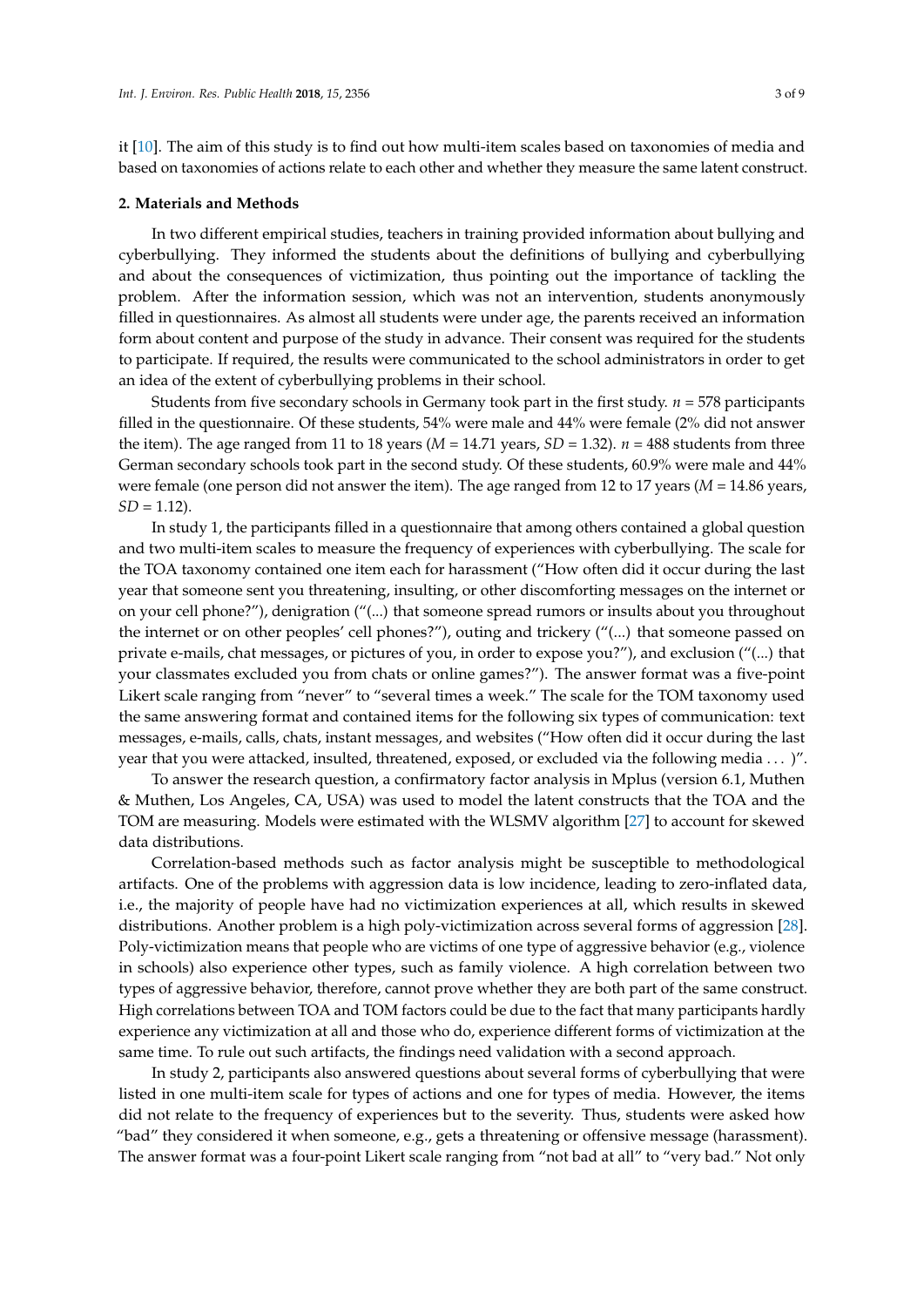victims of cyberbullying but all students were able to estimate the severity of various bullying forms by putting themselves in the victim's place, which result in more equally distributed data.

Earlier studies showed that the severity assessment of different cyberbullying forms depend on whether aggressive actions were carried out only by texts or by picture/video material [\[29\]](#page-8-11). To consider these differences, harassment, denigration, and outing/trickery were each operationalized by two items, one for text- and one for picture-based virtual attacks.

Confirmatory factor analysis with one TOA and one TOM factor was conducted with Mplus (version 6.1) and the Maximum Likelihood estimator.

To test whether TOA and TOM multi-item scales measure the same latent construct, latent factor correlations were computed for both studies. They can be considered measures of the same latent construct when the latent correlation is very high.

### **3. Results**

In Sections [3.1](#page-3-0) and [3.2,](#page-4-0) the results of study 1 and study 2 are presented.

### <span id="page-3-0"></span>*3.1. Study 1*

The distribution of answers for victimization experiences with different forms of cyberbullying is skewed with a high inflation of zero experiences (see Table [1\)](#page-3-1).

<span id="page-3-1"></span>

| Item           |                | M    | SD    |     | Number of Answers per Category <sup>1</sup> |     |                |     |  |
|----------------|----------------|------|-------|-----|---------------------------------------------|-----|----------------|-----|--|
|                |                |      |       | (1) | (2)                                         | (3) | (4)            | (5) |  |
|                | Type of action |      |       |     |                                             |     |                |     |  |
| A1             | Harassment     | 1.34 | 0.701 | 417 | 109                                         | 17  | 7              | 6   |  |
| A <sub>2</sub> | Denigration    | 1.34 | 0.744 | 423 | 99                                          | 22  | 3              | 10  |  |
| A <sub>3</sub> | Out/Trick      | 1.11 | 0.417 | 507 | 39                                          | 3   | 4              | 1   |  |
| A4             | Exclusion      | 1.10 | 0.441 | 518 | 27                                          | 5   | 2              | 3   |  |
|                | Type of medium |      |       |     |                                             |     |                |     |  |
| M1             | Text           | 1.19 | 0.495 | 473 | 74                                          | 8   | $\overline{2}$ | 2   |  |
| M <sub>2</sub> | Mail           | 1.01 | 0.084 | 554 | 4                                           |     |                |     |  |
| M <sub>3</sub> | Call           | 1.14 | 0.530 | 507 | 36                                          | 6   | 3              | 5   |  |
| M <sub>4</sub> | Chat           | 1.22 | 0.591 | 458 | 71                                          | 12  | 4              | 4   |  |
| M <sub>5</sub> | IΜ             | 1.10 | 0.445 | 517 | 31                                          |     | 4              | 3   |  |
| M6             | Web            | 1.33 | 0.737 | 426 | 99                                          | 14  | 9              | 8   |  |

**Table 1.** Descriptive statistics and distributions for both multi-item-scales in study 1.

<sup>1</sup> Answers range from (1) = "no experiences at all" to (5) = "several times a week".

Since the item "mail" had a variance close to zero (only 4 of the 558 students ticked off the answer "once or twice"), it was excluded from further analyses. Figure [1](#page-4-1) shows the model, factor loadings, and factor correlations of the confirmatory factor analysis with two separate factors (model 1.1).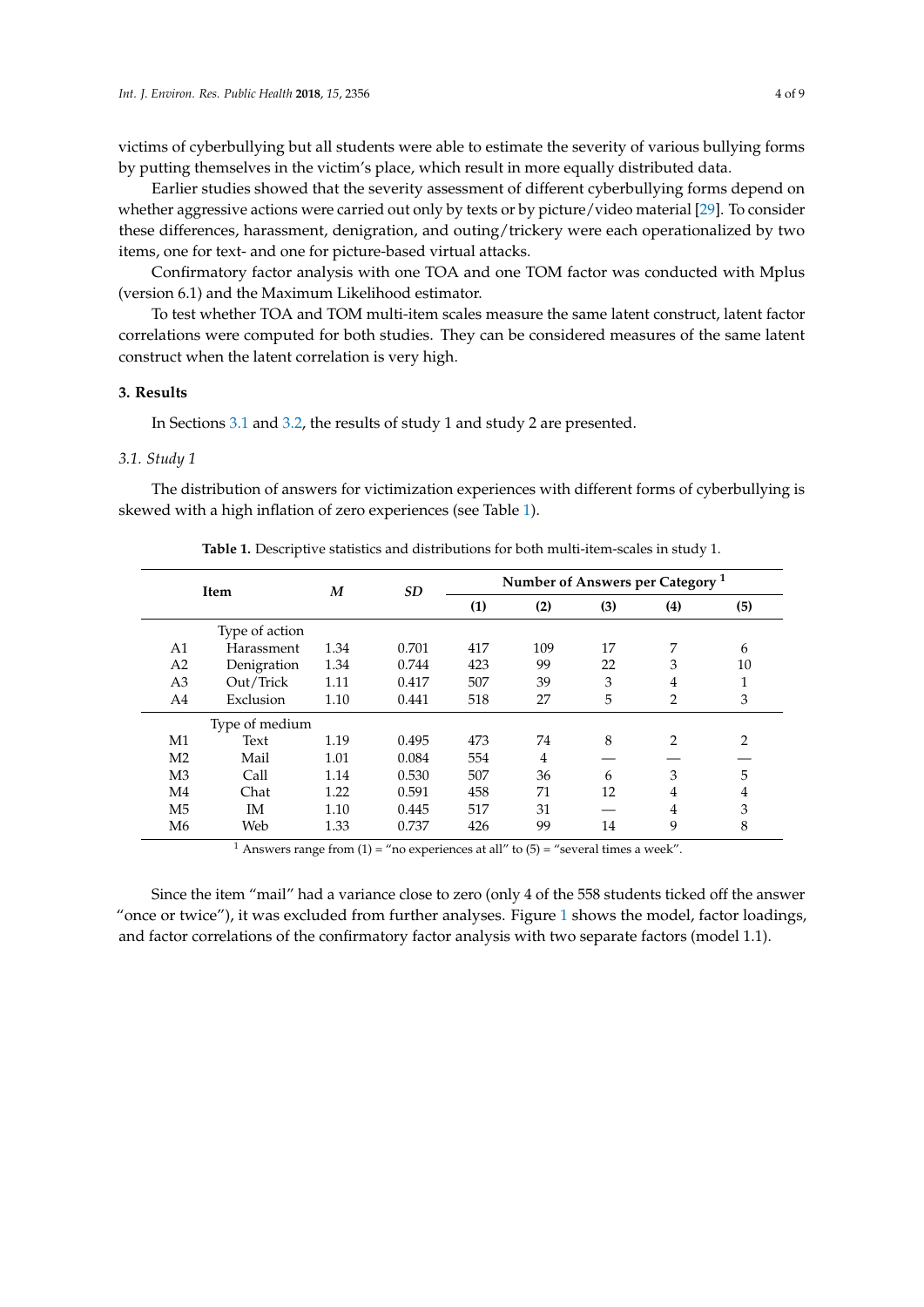<span id="page-4-1"></span>

**Figure 1.** Model 1.1. **Figure 1.** Model 1.1.

< 0.921). The latent correlation between TOA and TOM is so high that it is evidently not different from a perfect correlation. This can be tested by comparing the specified model to a second model (model 1.2) that consists of only one factor; see Table [2.](#page-4-2) Mathematically, this is equal to fixing the correlation at 1. A chi<sup>2</sup> difference test shows no significant difference in model fit. The chi<sup>2</sup> difference test for nested models investigates whether model fit decreases significantly when parameters are fixed that were free in a H0 model. Since a direct comparison with the baseline model is not available for WLSMV, this was done with the DIFFTEST function in Mplus. The measures for global fit show that the models do not significantly differ from each other and fit the data well (Table [2\)](#page-4-2). The two factors for TOA and TOM measure the same latent construct. All factor loadings are significant ( $p < 0.001$ ) and show a large connection to the factors (0.612 <  $\lambda$ 

| <b>Fit Index</b>                 | Model 1.1                  | Model 1.2                  |  |
|----------------------------------|----------------------------|----------------------------|--|
| chi <sup>2</sup> (df), $p$       | 75.538 (26), $p < 0.00001$ | 75.512 (27), $p < 0.00001$ |  |
| RMSEA (c. i.)                    | 0.060                      | 0.058                      |  |
| <b>CFI</b>                       | 0.988                      | 0.988                      |  |
| TL J                             | 0.983                      | 0.984                      |  |
| chi <sup>2</sup> difference test |                            | 1.001 (1), $p = 0.3171$    |  |

<span id="page-4-2"></span>**Table 2.** Model fit and model comparison for two- (1.1) and one-factor (1.2) models in study 1.

#### <span id="page-4-0"></span>*3.2. Study 2*

Table 3 shows the descriptive statistics and the distribution of answers for the estimated severity of different forms of cyberbullying. Picture-based forms are in each case considered more severe than the respective text-based forms. The items in the TOA multi-item scale show a wider range in severity  $\frac{1}{100}$  than the TOM items.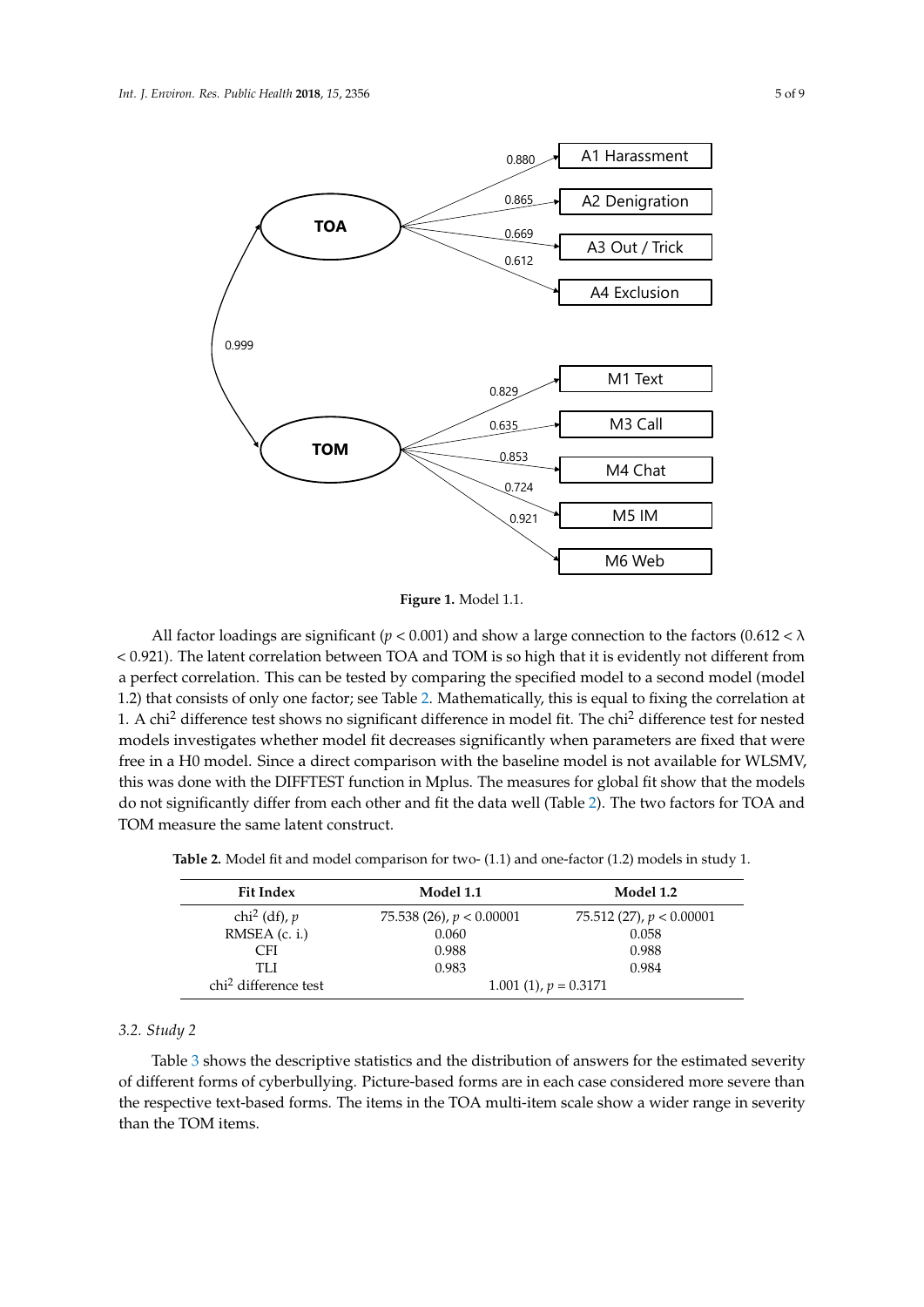<span id="page-5-0"></span>

| Item           |                          | $\boldsymbol{M}$ | <b>SD</b> | Number of Answers per Category <sup>1</sup> |     |     |     |
|----------------|--------------------------|------------------|-----------|---------------------------------------------|-----|-----|-----|
|                |                          |                  |           | (1)                                         | (2) | (3) | (4) |
|                | Type of action           |                  |           |                                             |     |     |     |
| A1T            | Harassment text          | 2.67             | 0.809     | 32                                          | 165 | 209 | 71  |
| A1B            | Harassment picture       | 3.20             | 0.753     | 13                                          | 58  | 227 | 180 |
| A2T            | Denigration text         | 3.37             | 0.772     | 12                                          | 50  | 163 | 253 |
| A2B            | Denigration picture      | 3.59             | 0.727     | 12                                          | 32  | 95  | 337 |
| A3T            | Outing/Trickery text     | 3.44             | 0.737     | 7                                           | 50  | 149 | 273 |
| A3B            | Outing/Trickery picture  | 3.72             | 0.602     | 6                                           | 20  | 76  | 374 |
| A4             | Exclusion                | 2.19             | 0.892     | 118                                         | 183 | 141 | 34  |
|                | Type of medium           |                  |           |                                             |     |     |     |
| M1             | Text                     | 2.65             | 0.809     | 37                                          | 158 | 217 | 64  |
| M <sub>2</sub> | E-Mail                   | 2.52             | 0.880     | 67                                          | 149 | 201 | 57  |
| M <sub>3</sub> | Phone call               | 3.02             | 0.909     | 38                                          | 79  | 198 | 163 |
| M <sub>4</sub> | Chat                     | 2.65             | 0.854     | 44                                          | 152 | 204 | 75  |
| M <sub>5</sub> | <b>Instant Messenger</b> | 2.68             | 0.870     | 46                                          | 141 | 205 | 81  |
| M6             | Website                  | 2.97             | 0.835     | 20                                          | 113 | 205 | 140 |

**Table 3.** Descriptive statistics and distributions for both multi-item scales in study 2. **Table 3.** Descriptive statistics and distributions for both multi-item scales in study 2.

Allowels range from  $(1)$  – not bad at all  $(0)$   $(4)$  –  $\forall$ ery bad.

Model 2.1 replicates the two-factor model in study 1. Since text- and picture-based forms of each type of action share more variance than they do with other forms of cyberbullying, additional correlations are specified. Figure 2 shows the model and its estimation results. correlations are specified. Figu[re](#page-5-1) 2 shows the model and its estimation results. type of action share more variance than they do with other forms of cyberbullying, additional

<span id="page-5-1"></span>



All factor loadings in model 2.1 are significant ( $p < 0.001$ ) and show a substantial connection to the factors (0.246  $< \lambda < 0.894$ ), although the factor loadings are lower than in study 1. The latent correlation between the two factors is very high but as a chi<sup>2</sup> difference test with a one-factor model shows, the correlation is significantly different from one (see Table 4). As a result, factor loadings on shows, the correlation is significantly different from one (see Table [4\)](#page-5-2). As a result, factor loadings on a common factor are still significant but somewhat lower (0.217 <  $\lambda$  < 0.889) and the model fit is better in a two-factor model.

<span id="page-5-2"></span>**Table 4.** Model fit and model comparison for two- (2.1) and one-factor (2.2) models in study 2.

| <b>Fit Index</b>                 | Model 2.1                   | Model 2.2<br>197.547 (62), $p < 0.00001$ |  |  |
|----------------------------------|-----------------------------|------------------------------------------|--|--|
| chi <sup>2</sup> (df), $p$       | 185.286 (61), $p < 0.00001$ |                                          |  |  |
| RMSEA (c. i.)                    | 0.067                       | 0.069                                    |  |  |
| CFI                              | 0.950                       | 0.945                                    |  |  |
| TH.I                             | 0.936                       | 0.931                                    |  |  |
| chi <sup>2</sup> difference test | 12.261 (1), $p = 0.0005$    |                                          |  |  |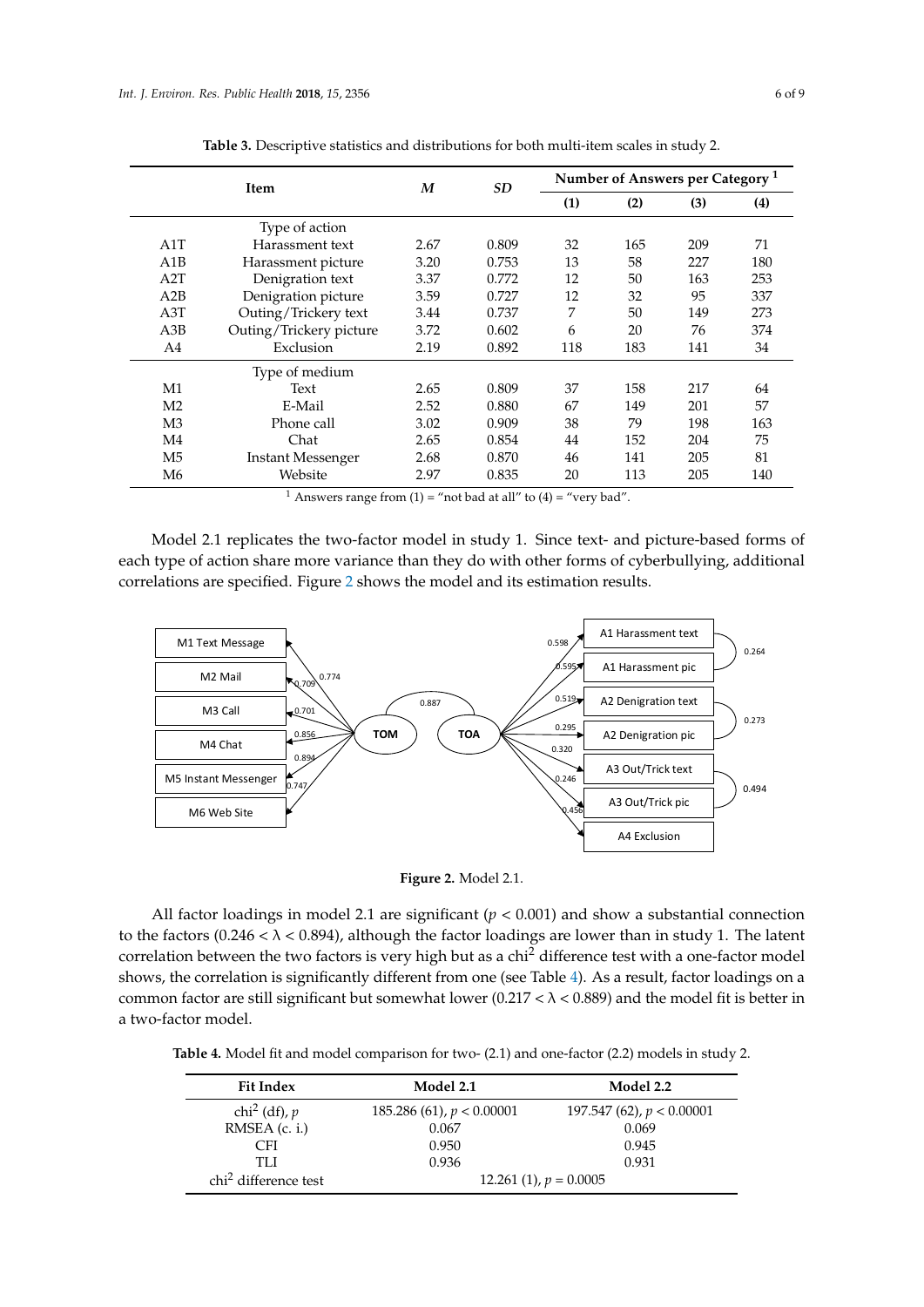For both models, model fit is acceptable. Evidently, the very high factor correlation still speaks for a common underlying construct.

#### **4. Discussion**

The frequency of victimization approach in study 1 and the severity approach in study 2 complement each other and give insight in two different perspectives of cyberbullying measurement with multi-item scales.

The results indicate that TOA and TOM measures are both indicators of the same latent construct. As expected, data from the severity approach, which are not susceptible to artifacts due to poly-victimization and zero-inflated data, show somewhat lower factor loadings and correlations than data on the frequency of experience. However, the second study supports the assumption of a common construct behind both measurement approaches.

This finding is very important for the future of cyberbullying research. Like many authors have complained [\[2](#page-7-1)[,10\]](#page-7-8), different studies on cyber aggression and cyberbullying are hardly comparable because of the different definitions, operationalization, etc. that they use. The results of this study show, however, that studies with multi-item scales by TOA or by TOM can be compared in spite of their different operationalization.

For correlation studies with other constructs, as well as for the evaluation of prevention and intervention programs, researchers have to decide on an adequate measurement strategy. Using TOA as well as TOM multi-item scales is the best approach because more items lead to a more reliable and, therefore, a more valid measurement. Due to economic reasons, it might become necessary to restrict oneself to the use of only one of the two multi-item scales. Although TOA taxonomies give a more detailed picture of what exactly the cyberbullying incidents look like, TOM scales are probably the better choice for intervention studies because they show which media represent the highest risks. TOA scales should differentiate between text- and picture-based forms of attacks. When the researcher is less interested in the number of attacks and more in the subjective perception of the victims, singular global measures can complement multi-item scales with an inside perspective.

There are also a few limitations to consider. While this paper shows that results of different studies can be compared when they use either the taxonomy of actions [\[6\]](#page-7-4) or the taxonomy of media [\[26\]](#page-8-8), some studies on cyberbullying use neither of the two measures. For such different approaches, the proof of equivalence is still needed. The procedure described in this paper can be a blueprint for testing the equivalence of other measurement approaches. In addition, since the data were collected from ad-hoc samples, the results should be replicated with larger and representative samples.

## **5. Conclusions**

"Cyberbullying research has addressed substantive problems and between-construct issues before within-construct issues such as definition, structure, and measurement have been resolved" [\[30\]](#page-8-12) (p. 68). This paper dealt with an important within-construct issue, the measurement of cyberbullying. As the results show, data from existing studies can be compared even though they use different approaches to assess cyberbullying. At the same time, the same procedure can be applied to other operationalizations of cyberbullying, thus finding out whether even more measurement approaches lead to comparable results. The fact that the issue of measurement is often ignored in cyberbullying literature is problematic since measurement is the basis for assessing the success of prevention and intervention. Without reliable and valid measurement, however, it is impossible to identify best-practice intervention programs.

This article focuses on measurement, but important information was also gained about another unresolved issue on the concept of cyberbullying, concerning its structure [\[19,](#page-8-2)[30\]](#page-8-12). It seems that in spite of different types of actions and types of media, which are used to cyberbully others, the construct is heterogeneous yet unidimensional.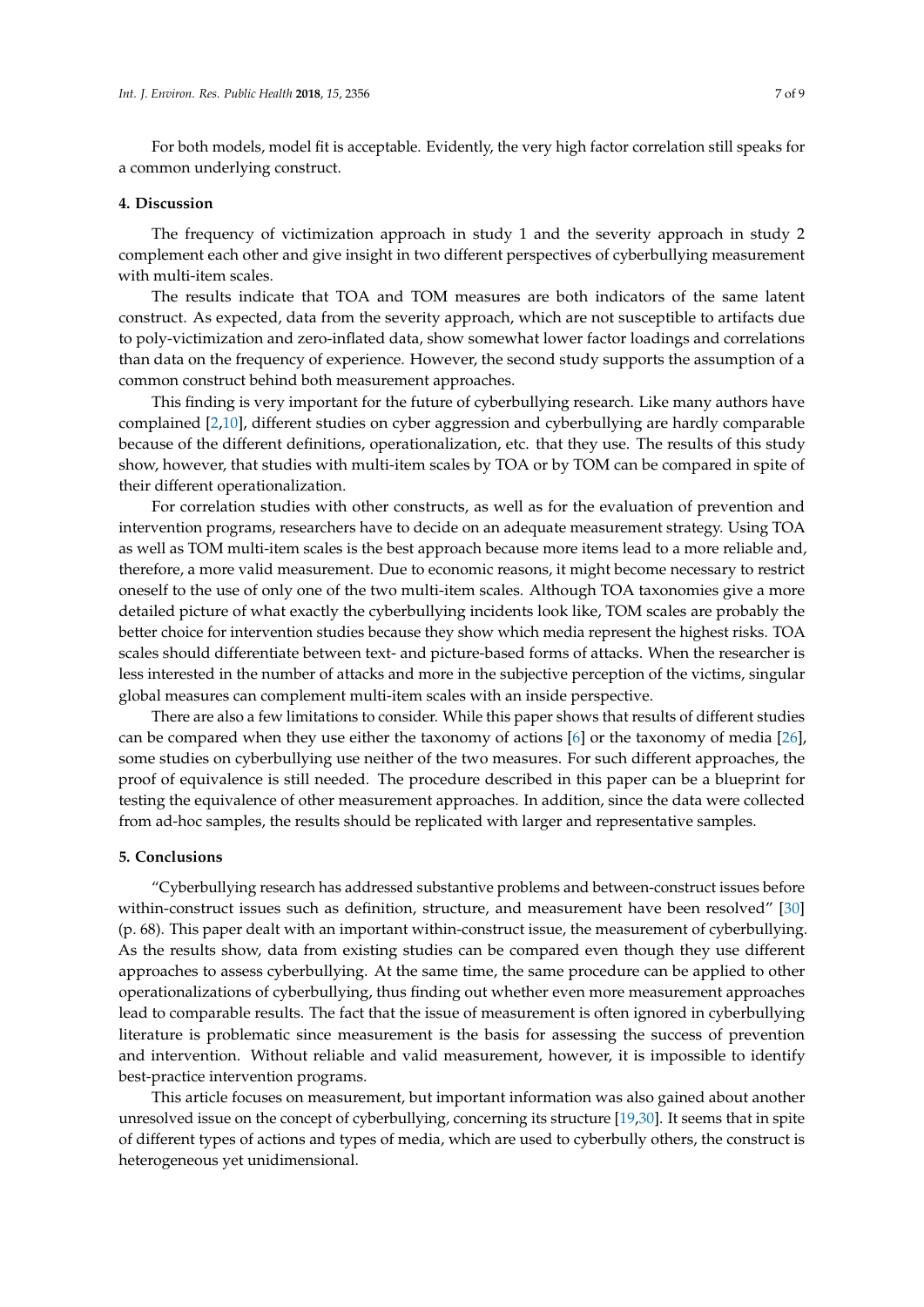Early interventions to tackle cyberbullying are becoming more and more important because of the consequences of cyberbullying experiences. Lately, adults—even in visible political and celebrity positions—have been setting a bad example by openly engaging in behaviors of online social cruelty. This can lead to an acceptance of such misbehaviors among adolescents and makes effective interventions difficult, but all the more important.

However, although the internet seems to be a dangerous place for children and adolescents where they are at risk of experiencing bullying, sexual harassment or witnessing excessive violence [\[31\]](#page-8-13), the web and information and communication technologies can also be used as tools for intervention [\[32\]](#page-8-14). As the research field of homophobic and transphobic bullying shows, for example, risks of anonymous online harassment are balanced by the benefits of online connections and online activism for marginalized youth [\[33\]](#page-8-15).

**Funding:** This research received no external funding.

**Acknowledgments:** The author thanks Gabriele Dlugosch, Christian Marquardt, and Marina Schmidt for useful comments on this paper.

**Conflicts of Interest:** The author declares no conflict of interest.

#### **References**

- <span id="page-7-0"></span>1. Menesini, E.; Nocentini, A.; Calussi, P. The Measurement of Cyberbullying: Dimensional Structure and Relative Item Severity and Discrimination. *Cyberpsychol. Behav. Soc. Netw.* **2011**, *14*, 267–274. [\[CrossRef\]](http://dx.doi.org/10.1089/cyber.2010.0002) [\[PubMed\]](http://www.ncbi.nlm.nih.gov/pubmed/21198366)
- <span id="page-7-1"></span>2. Tokunaga, R.S. Following you home from school: A critical review and synthesis of research on cyber bullying victimization. *Comput. Hum. Behav.* **2010**, *26*, 277–287. [\[CrossRef\]](http://dx.doi.org/10.1016/j.chb.2009.11.014)
- <span id="page-7-2"></span>3. Serafini, G.; Pompili, M.; Borgwardt, S.; Houenou, J.; Geoffroy, P.A.; Jardri, R.; Girardi, P.; Amore, M. Brain changes in early-onset bipolar and unipolar depressive disorders: A systematic review in children and adolescents. *Eur. Child Adolesc. Psychiatry* **2014**, *23*, 1023–1041. [\[CrossRef\]](http://dx.doi.org/10.1007/s00787-014-0614-z) [\[PubMed\]](http://www.ncbi.nlm.nih.gov/pubmed/25212880)
- 4. Kiriakidis, S.P.; Kavoura, A. Cyberbullying: A review of the literature on harassment through the internet and other electronic means. *Fam. Community Health* **2010**, *33*, 82–93. [\[CrossRef\]](http://dx.doi.org/10.1097/FCH.0b013e3181d593e4) [\[PubMed\]](http://www.ncbi.nlm.nih.gov/pubmed/20216351)
- <span id="page-7-3"></span>5. Perren, S.; Dooley, J.; Shaw, T.; Cross, D. Bully/victim problems in schools and in cyberspace: Associations with depressive symptoms in Swiss and Australian adolescents. *Child Adolesc. Psychiatry Ment. Health* **2010**, *4*, 28. [\[CrossRef\]](http://dx.doi.org/10.1186/1753-2000-4-28) [\[PubMed\]](http://www.ncbi.nlm.nih.gov/pubmed/21092266)
- <span id="page-7-4"></span>6. Smith, P.K.; Mahdavi, J.; Carvalho, M.; Fisher, S.; Russell, S.; Tippett, N. Cyberbullying: Its nature and impact in secondary school pupils. *J. Child Psychol. Psychiatry* **2008**, *49*, 376–385. [\[CrossRef\]](http://dx.doi.org/10.1111/j.1469-7610.2007.01846.x) [\[PubMed\]](http://www.ncbi.nlm.nih.gov/pubmed/18363945)
- <span id="page-7-5"></span>7. Pyzalski, J. From cyber bullying to electronic aggression: Typology of the phenomenon. ˙ *Emot. Behav. Diffic.* **2012**, *17*, 305–317. [\[CrossRef\]](http://dx.doi.org/10.1080/13632752.2012.704319)
- <span id="page-7-6"></span>8. Savage, M. Developing a Measure of Cyber bullying Perpetration and Victimization. Ph.D. Dissertation, Arizona State University, Tempe, AZ, USA, 2008.
- <span id="page-7-7"></span>9. Dooley, J.J.; Pyzalski, J.; Cross, D. Cyber bullying Versus Face-to-Face Bullying. ˙ *Zeitschrift für Psychologie/J. Psychol.* **2009**, *217*, 182–188. [\[CrossRef\]](http://dx.doi.org/10.1027/0044-3409.217.4.182)
- <span id="page-7-8"></span>10. Corcoran, L.; McGuckin, C.; Prentice, G. Cyber bullying or cyber aggression? A review of existing definitions of cyber-based peer-to-peer aggression. *Societies* **2015**, *5*, 245–255. [\[CrossRef\]](http://dx.doi.org/10.3390/soc5020245)
- <span id="page-7-9"></span>11. Bauman, S.; Underwood, M.K.; Card, N. Definitions: Another perspective and a proposal for beginning with cyberaggression. In *Principles of Cyber Bullying Research*; Bauman, S., Cross, D., Walker, J.L., Eds.; Routledge: New York, NY, USA, 2012; pp. 41–46. ISBN 978-0415897495.
- <span id="page-7-10"></span>12. Ybarra, M.L. Measurement: Why it matters. In *Principles of Cyber Bullying Research*; Bauman, S., Cross, D., Walker, J.L., Eds.; Routledge: New York, NY, USA, 2012; pp. 183–187. ISBN 978-0415897495.
- <span id="page-7-11"></span>13. Kert, A.; Codding, R.S.; Tryton, G.S.; Shiyko, M. Impact of the term "bully" on the reported rate of bullying behavior. *Psychol. Sch.* **2010**, *47*, 193–204.
- <span id="page-7-12"></span>14. Menesini, E.; Nocentini, A. Cyber bullying Definition and Measurement. *Zeitschrift für Psychologie/J. Psychol.* **2009**, *217*, 230–232. [\[CrossRef\]](http://dx.doi.org/10.1027/0044-3409.217.4.230)
- <span id="page-7-13"></span>15. Menesini, E.; Modena, M.; Tani, F. Bullying and victimization in adolescence. Concurrent and stable roles and psychological health symptoms. *J. Genet. Psychol.* **2009**, *2*, 115–134. [\[CrossRef\]](http://dx.doi.org/10.3200/GNTP.170.2.115-134) [\[PubMed\]](http://www.ncbi.nlm.nih.gov/pubmed/19492729)